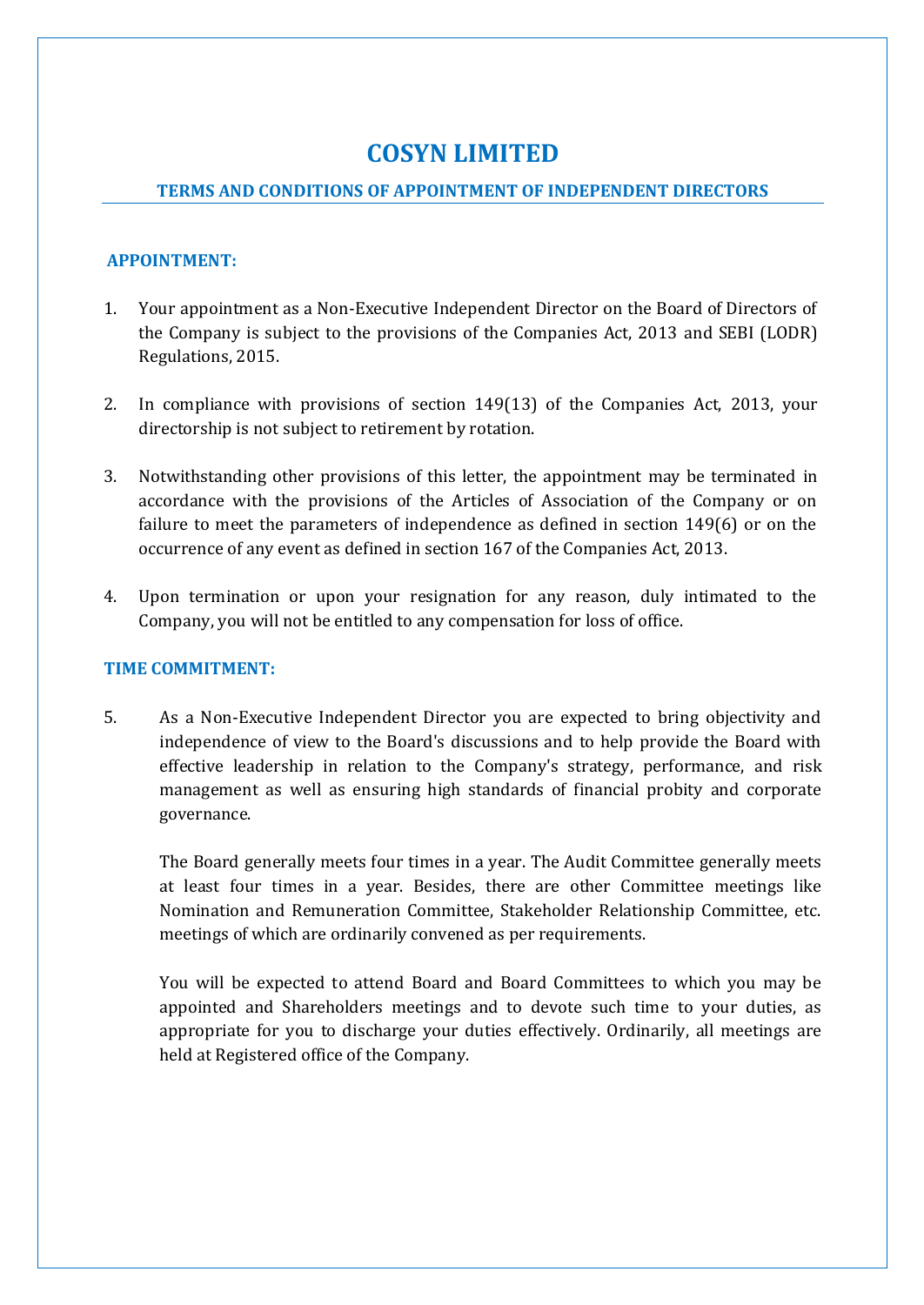6. By accepting this appointment, you confirm that you are able to allocate sufficient time to meet the expectations from your role to the satisfaction of the Board.

# **ROLE AND DUTIES:**

- 7. Your role and duties will be those normally required of a Non-Executive Independent Director under the Companies Act, 2013 and SEBI (LODR) Regulations, 2015. There are certain duties prescribed for all Directors, both Executive and Non- Executive, which are fiduciary in nature and are as under:
	- I. You shall act in accordance with the Company's Articles of Association as may be amended from time to time.
	- II. You shall act in good faith in order to promote the objects of the Company for the benefit of its members as a whole, and in the best interest of the Company.
	- III. You shall discharge your duties with due and reasonable care, skill and diligence.
	- IV. You shall not involve yourself in a situation in which you may have a direct or indirect interest that conflicts, or possibly may conflict, with the interest of the Company.
	- V. You shall not achieve or attempt to achieve any undue gain or advantage either to yourself or to your relatives, partners or associates.
	- VI. You shall not assign your office as Director and any assignments so made shall be void.

In addition to the above requirements the Board of Directors also expect you to perform the following functions:

- I. You should constructively challenge and help develop proposals on strategy for growth of the Company.
- II. You should evaluate the performance of management in meeting agreed goals and objectives.
- III. You should satisfy yourself on the integrity of financial information and that financial controls and systems of risk management are effective and defensible.
- IV. You are responsible for determining appropriate levels of remuneration of Executive Directors and have a prime role in appointing, and where necessary, removing Executive Directors and in succession planning.
- V. You will take responsibility for the processes for accurately reporting on performance and the financial position of the Company.
- VI. You should keep governance and compliance with the applicable legislation and regulations under review and the conformity of Company's practices to accepted norms.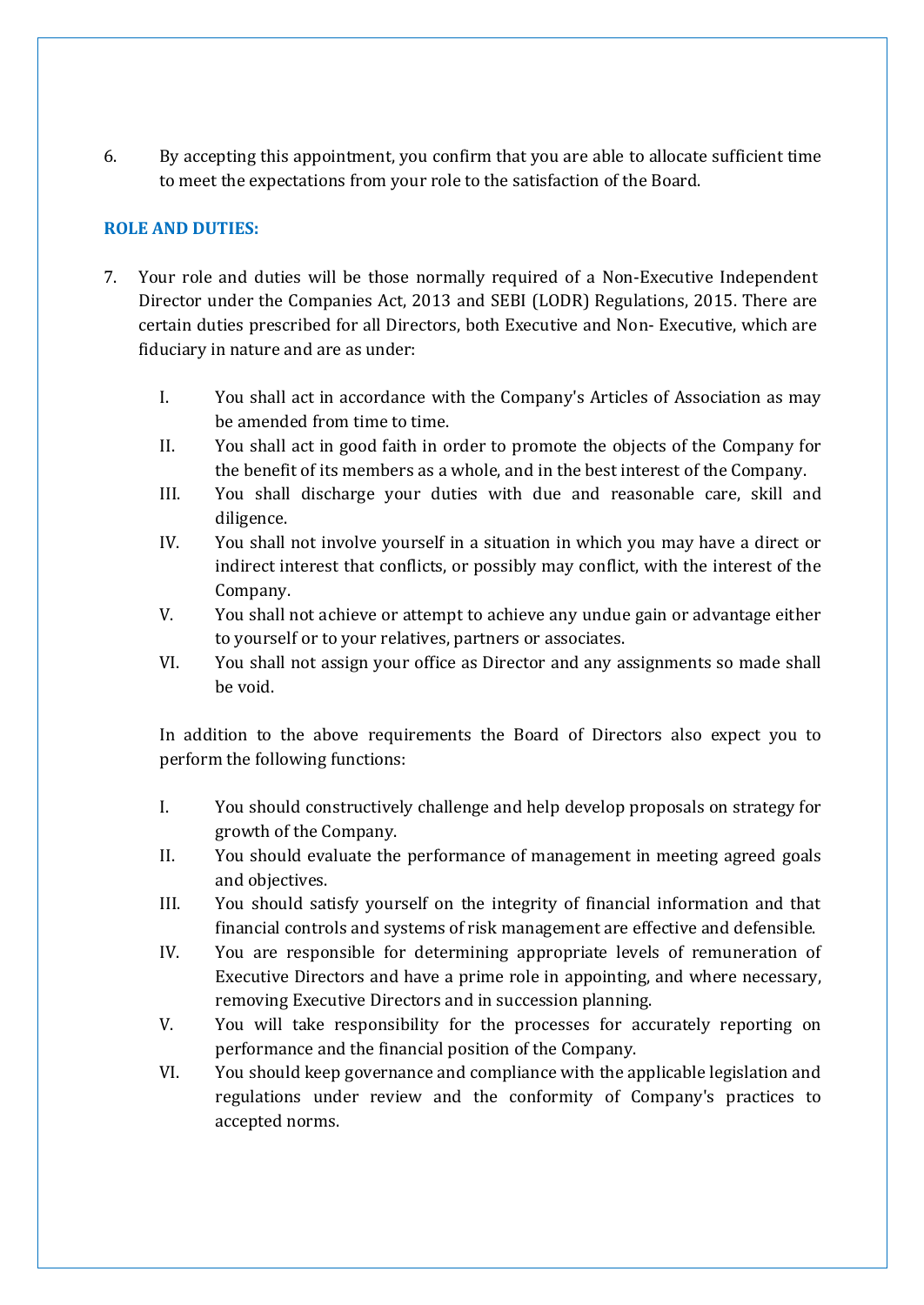## **STATUS OF APPOINTMENT:**

- 8. You will not be an employee of the Company and this letter shall not constitute a contract of employment. You will be paid such remuneration by way of sitting fees for meetings of the Board and its Committees as may be decided by the Board.
- 9. The sitting fees payable to the Independent Directors may be decided from time to time.
- 10. You will have no entitlement to any bonus during the appointment and no entitlement to participate in any employee stock option scheme operated by the Company or any Group Company.

## **REIMBURSEMENT OF EXPENSES**

11. In addition to the remuneration described above, the Company will, for the period of your appointment, reimburse you for travel, hotel and other incidental expenses incurred by you in the performance of your role and duties.

## **INDEPENDENT PROFESSIONAL ADVICE**

12. There may be occasions when you consider that you need professional advice in furtherance of your duties as a Director and it will be appropriate for you to consult independent advisers at the Company's expense. The Company will reimburse full cost of expenditure incurred in accordance with the Company's policy.

## **INSURANCE**

13. The Company may propose to take Directors' and Officers' liability insurance and it is intended that the Company will assume and maintain such cover for the full term of your appointment.

#### **CONFLICT OF INTEREST**

14. It is accepted and acknowledged that you may have business interests other than those of the Company. As a condition to your appointment, you are required to declare any such directorships, appointments and interests to the Board in writing in the prescribed form at the time of your appointment.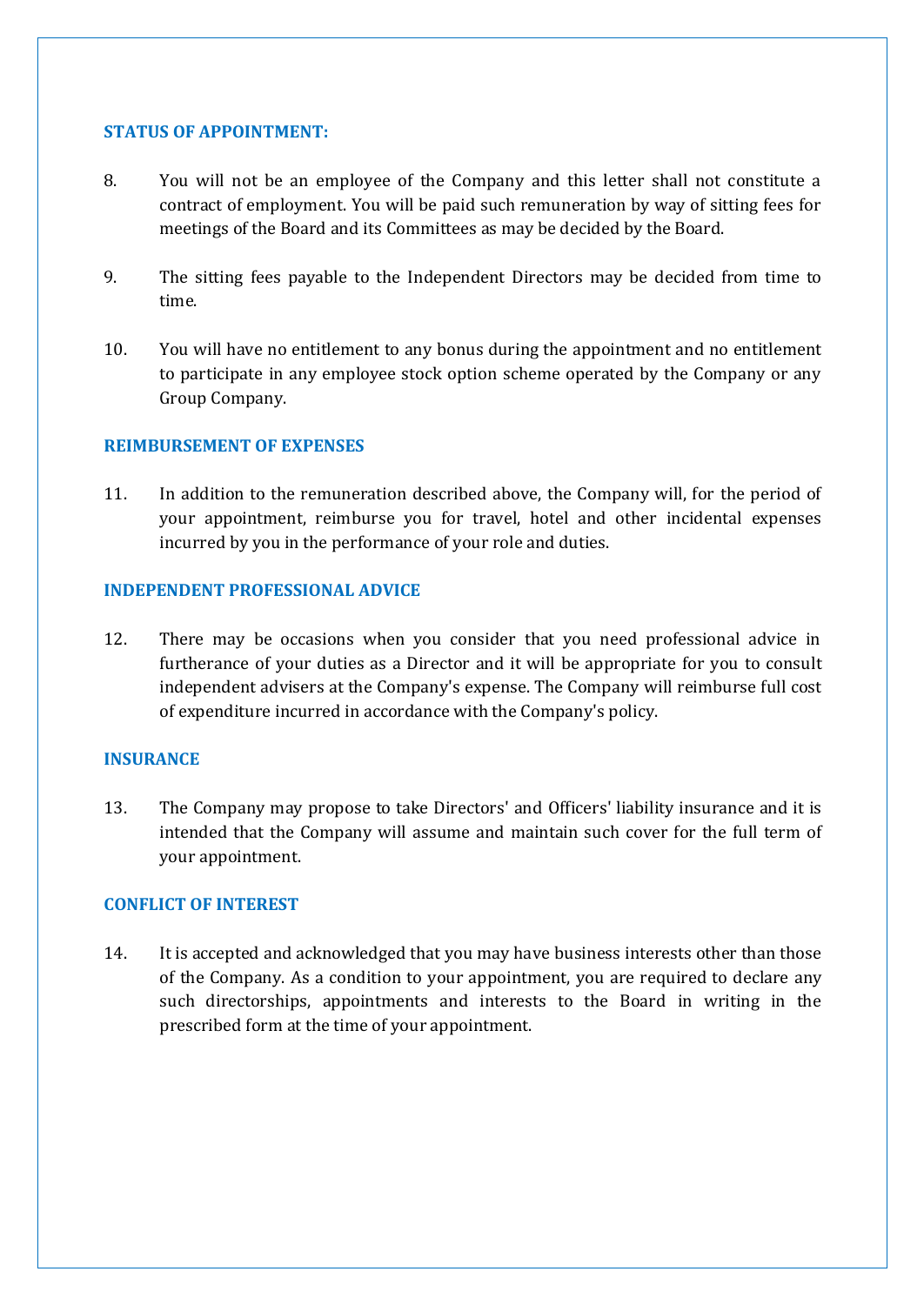15. In the event that your circumstances seem likely to change and might give rise to a conflict of interest or, when applicable, circumstances that might lead the Board to revise its judgement that you are independent, this should be disclosed to both the Chairman and the Company Secretary.

# **EVALUATION**

16. The Board of Directors will carry out an evaluation of the performance of the Board as a whole, Board Committees and Directors on an annual basis as per Company's Policy. Your appointment and reappointment on the Board shall be subject to the outcome of the yearly evaluation process.

# **DISCLOSURE OF INTEREST**

17. Any material interest that a Director may have in any transaction or arrangement that the Company has entered into should be disclosed no later than when the transaction or arrangement comes up at a Board meeting so that the minutes may record your interest appropriately and our records are updated. A general notice that you are interested in any contract with a particular person, firm or company is acceptable.

# **CODE OF CONDUCT**

18. During the appointment you are required to comply with regulations as contained in Schedule IV under Companies Act, 2013, including the Code of Conduct.

# **CONFIDENTIALITY**

- 19. All information acquired during your appointment is confidential to the Company and should not be released, either during your appointment or following termination (by whatever means) to third parties without prior clearance from the Chairman unless required by law or by the rules of any stock exchange or regulatory body. On reasonable request, you shall surrender any documents and other materials made available to you by the Company.
- 20. Your attention is also drawn to the requirements under the applicable regulations and the Company's Insider Trading Code which concern the disclosure of price sensitive information and dealing in the securities of the Company. Consequently you should avoid making any statements or performing any transactions that might risk a breach of these requirements without prior clearance from the Chairman or the Company Secretary.